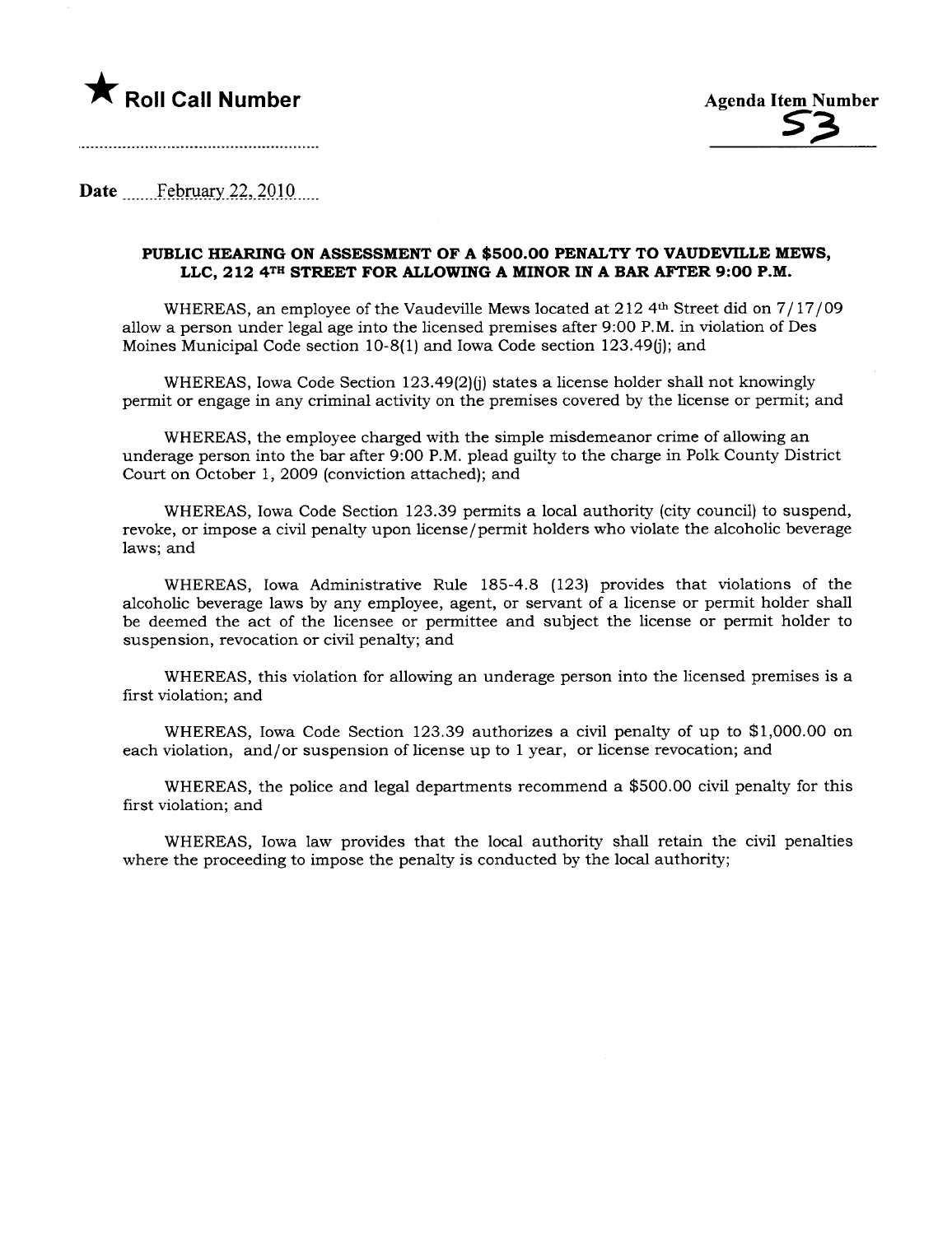

Date ...\_\_\_\_f~RD:ar.22,)Q1Q......



(2)

NOW, THEREFORE, BE IT RESOLVED by the City Council of the City of Des Moines, Iowa that:

- 1. Vaudevile Mews, LLC. Is assessed a \$500.00 civil penalty for allowing a person under legal age into the licensed premises after 9:00 P.M. as alleged.
- 2. Failure to pay the \$500.00 civil penalty within 30 days of this resolution wil result in an automatic 14-day liquor license/permit suspension commencing at 6:00 a.m. on the 19th day of February 2010 and ending at  $6:00$  a.m. on the 2nd day of April 2010.
- 3. The \$500.00 civil penalty is due and owing even if the automatic 14-day suspension is served.
- 4. The City Clerk is directed to notify the license holder by sending through ordinary mail a copy of this resolution as soon as possible.
- 5. This City Council action may be appealed within thirty (30) days to the Administrator of Alcoholic Beverages Division, 1918 S.E. Hulsizer, Ankeny, Iowa 50021.

MOVED BY TO ADOPT

FORM APPROVED:

Assistant City Attorney

| <b>COUNCIL ACTION</b> | <b>YEAS</b> | <b>NAYS</b> | <b>PASS</b> | <b>ABSENT</b>   | <b>CERTIFICATE</b>                                                                                                                                                                                                                                                                                                         |
|-----------------------|-------------|-------------|-------------|-----------------|----------------------------------------------------------------------------------------------------------------------------------------------------------------------------------------------------------------------------------------------------------------------------------------------------------------------------|
| <b>COWNIE</b>         |             |             |             |                 | I, DIANE RAUH, City Clerk of said City hereby<br>certify that at a meeting of the City Council of<br>said City of Des Moines, held on the above date,<br>among other proceedings the above was adopted.<br>IN WITNESS WHEREOF, I have hereunto set my<br>hand and affixed my seal the day and year first<br>above written. |
| <b>COLEMAN</b>        |             |             |             |                 |                                                                                                                                                                                                                                                                                                                            |
| <b>GRIESS</b>         |             |             |             |                 |                                                                                                                                                                                                                                                                                                                            |
| <b>HENSLEY</b>        |             |             |             |                 |                                                                                                                                                                                                                                                                                                                            |
| <b>MAHAFFEY</b>       |             |             |             |                 |                                                                                                                                                                                                                                                                                                                            |
| <b>MEYER</b>          |             |             |             |                 |                                                                                                                                                                                                                                                                                                                            |
| <b>MOORE</b>          |             |             |             |                 |                                                                                                                                                                                                                                                                                                                            |
| <b>TOTAL</b>          |             |             |             |                 |                                                                                                                                                                                                                                                                                                                            |
| <b>MOTION CARRIED</b> |             |             |             | <b>APPROVED</b> |                                                                                                                                                                                                                                                                                                                            |
|                       |             |             |             |                 |                                                                                                                                                                                                                                                                                                                            |
|                       |             |             |             |                 |                                                                                                                                                                                                                                                                                                                            |
|                       |             |             |             | Mayor           | <b>City Clerk</b>                                                                                                                                                                                                                                                                                                          |